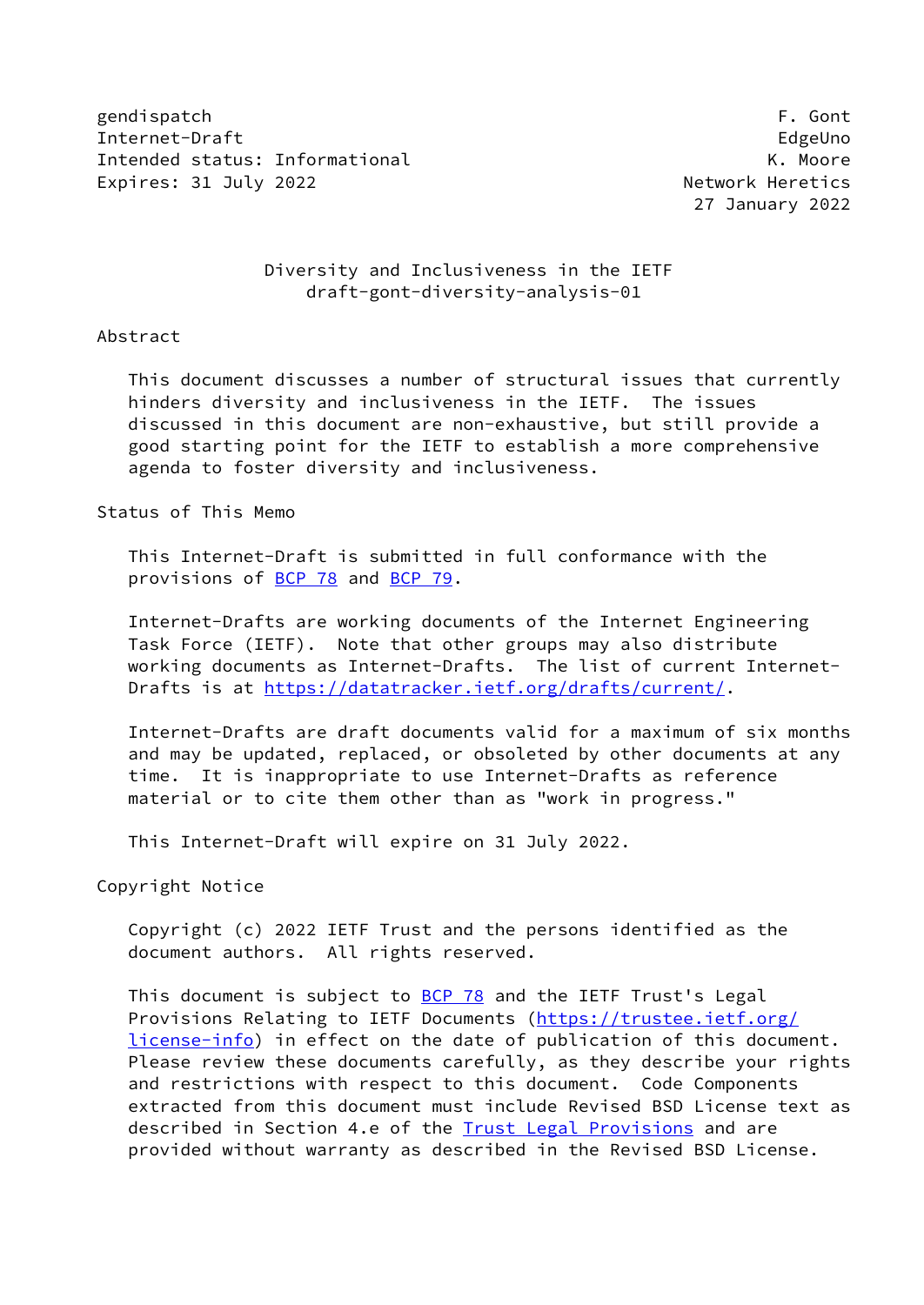#### <span id="page-1-1"></span>Internet-Draft Diversity & Inclusiveness January 2022

## Table of Contents

| 1.                                                              | $\overline{2}$  |
|-----------------------------------------------------------------|-----------------|
| $\overline{2}$ .                                                |                 |
| 3.                                                              | $\frac{3}{3}$   |
| Perceived Return of Investment (ROI)<br>4.                      | $\overline{4}$  |
| 4.1.                                                            | $\overline{5}$  |
|                                                                 | $\overline{5}$  |
| $\overline{5}$ . Effects of Current Participation               | $\frac{5}{6}$   |
| Diversity in IETF groups and leadership roles $\dots$<br>6.     |                 |
| 6.1.                                                            | $\overline{6}$  |
| 6.2.                                                            | $\overline{1}$  |
| 6.3.                                                            | $\underline{8}$ |
| <u>7</u> .                                                      | $\underline{8}$ |
| $\underline{8}$ . Difficulty in Joining the IETF                | $\frac{8}{8}$   |
| Finding interesting Working Groups and Areas $\dots$<br>8.1.    |                 |
| Difficulty in Authoring and Submitting Internet-Drafts.<br>8.2. | 9               |
| Contributing to Working Groups<br>8.3.                          | 10              |
| Support from Experienced Members<br>8.4.                        | 10              |
|                                                                 | 10              |
|                                                                 | 11              |
|                                                                 | 11              |
|                                                                 | 11              |
|                                                                 |                 |
|                                                                 | 12              |
|                                                                 | 12              |
|                                                                 |                 |
|                                                                 | 13              |
|                                                                 | 13              |
|                                                                 | 13              |
|                                                                 | 15              |

## <span id="page-1-0"></span>[1](#page-1-0). DISCLAIMER

 For the most part, many of the topics discussed in this document are the result of on-list and off-list conversations with a number of IETF participants, and are based personal experiences of said group of colleagues, and what such group believes are some of the structural problems hindering diversity in the IETF.

 As such, it is very likely (and possibly guaranteed!) that there are aspects that are partially (or even totally!) overlooked. If you feel that is the case, please do contact the authors, and feel free to educate us on what we may have missed. The authors will be happy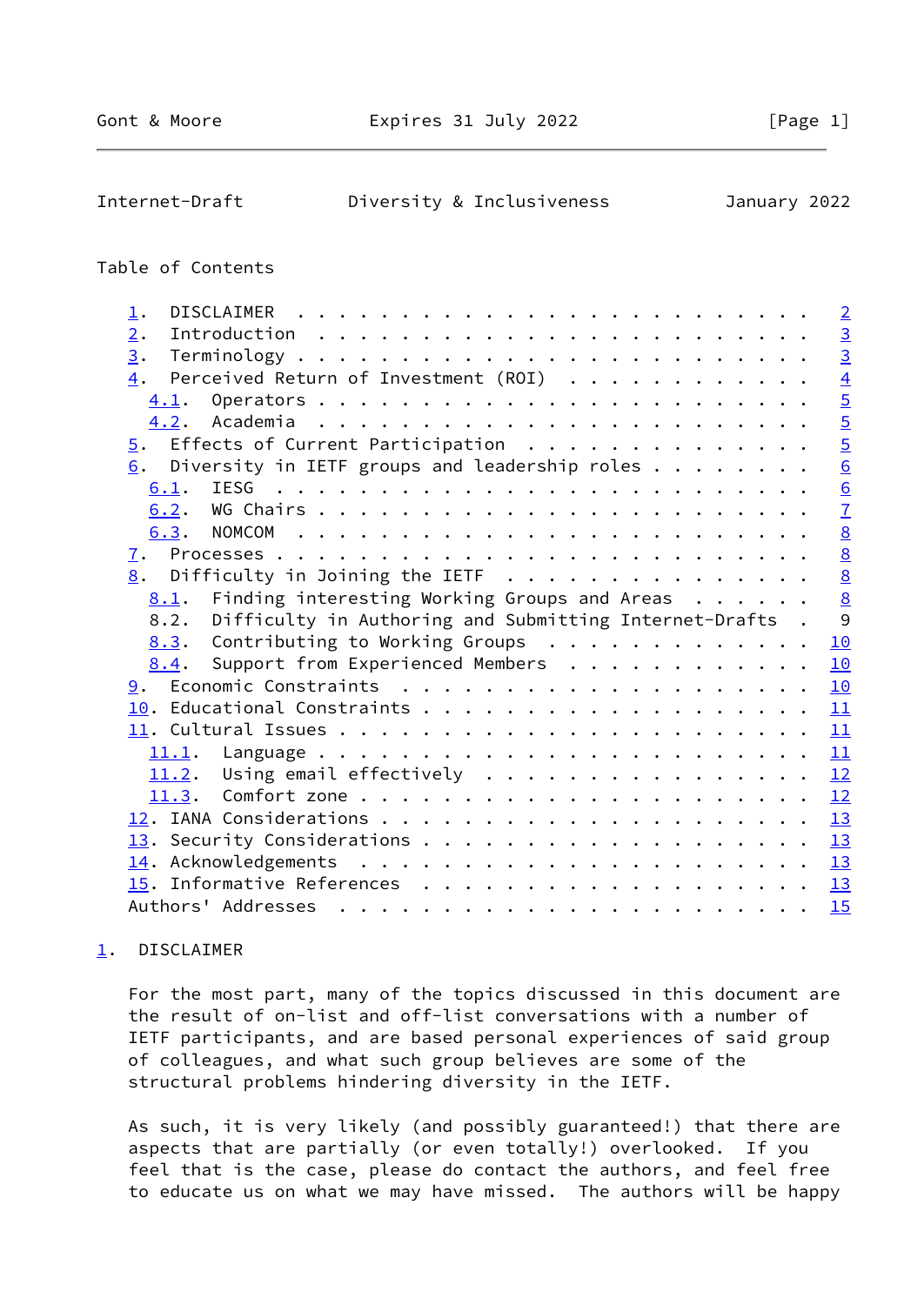to incorporate co-authors where needed, include ideas from others while giving due credit, or even include ideas while anonymizing the source or author of the proposal.

| Gont & Moore | Expires 31 July 2022 | [Page 2] |
|--------------|----------------------|----------|
|              |                      |          |

<span id="page-2-1"></span>Internet-Draft Diversity & Inclusiveness January 2022

Please refer to **Section 3** regarding the terminology employed throughout this document.

<span id="page-2-0"></span>[2](#page-2-0). Introduction

 This document tries to raise a number of structural issues that currently hinders diversity and inclusiveness in the IETF. The issues discussed in this document are non-exhaustive, but still provide a good starting point for the IETF to establish a more comprehensive agenda for the IETF to address the issue of diversity and inclusiveness.

We have grouped structural issues in these categories:

- \* Perceived Return of Investment (ROI) (see [Section 4](#page-3-0))
- \* Effects of Current Participation (see [Section 5](#page-5-2))
- \* Diversity in IETF groups and leadership roles (see [Section 6\)](#page-6-0)
- \* Processes (see [Section 7\)](#page-8-0)
- \* Difficulty in Joining the IETF (see **[Section 8\)](#page-8-1)**
- \* Economic Constraints (see [Section 9](#page-10-3))
- \* Educational Constraints (see [Section 10](#page-11-0))
- \* Cultural Issues (see [Section 11](#page-12-0))

<span id="page-2-2"></span>[3](#page-2-2). Terminology

 Throughout this document, whenever we refer to "diversity" or "inclusiveness" we imply including or involving people of:

\* a range of different social and ethnic backgrounds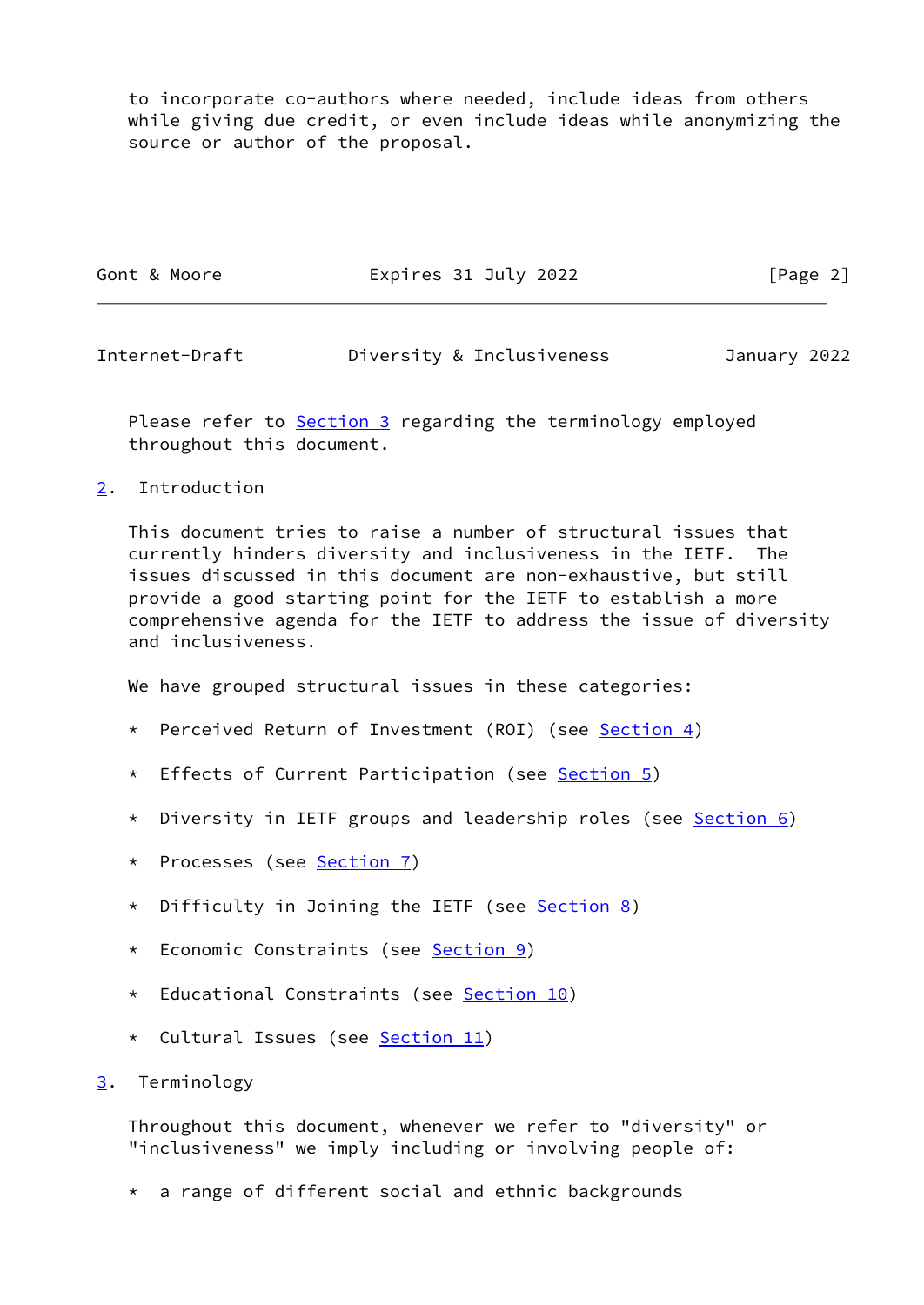- \* different genders
- \* different sexual orientations
- \* different countries and regions
- \* different types of organizations (companies, non-profits, etc.)
- \* people who are not sponsored by or representing any organization

| Expires 31 July 2022<br>Gont & Moore | [Page 3] |
|--------------------------------------|----------|
|--------------------------------------|----------|

<span id="page-3-1"></span>

| Internet-Draft<br>Diversity & Inclusiveness<br>January 2022 |  |
|-------------------------------------------------------------|--|
|-------------------------------------------------------------|--|

 The above list is non-exhaustive, but should make it evident that "diversity" has multiple axes, and this document does not limit its discussion of diversity to any particular sub-set of them.

<span id="page-3-0"></span>[4](#page-3-0). Perceived Return of Investment (ROI)

 While many IETF participants engage in the IETF for the sake of improving the Internet or as a personal hobby, IETF participation involves an investment, whether participation is done independently, or supported by an organization (e.g., company).

 As with any investment, the question of what is the return of investment (ROI) is often asked both by participants and their supporting companies (if any).

 In the case of companies, the possible ROI will typically depend on the specific sector, but might include:

- \* Benefiting from Intellectual Property Rights (IPRs).
- \* Benefiting from leading technologies, with e.g. improved "time to market".

In the case of independent participants, ROI could be in the form of:

- \* Being able to make a difference in improving Internet technologies.
- \* Better career opportunities.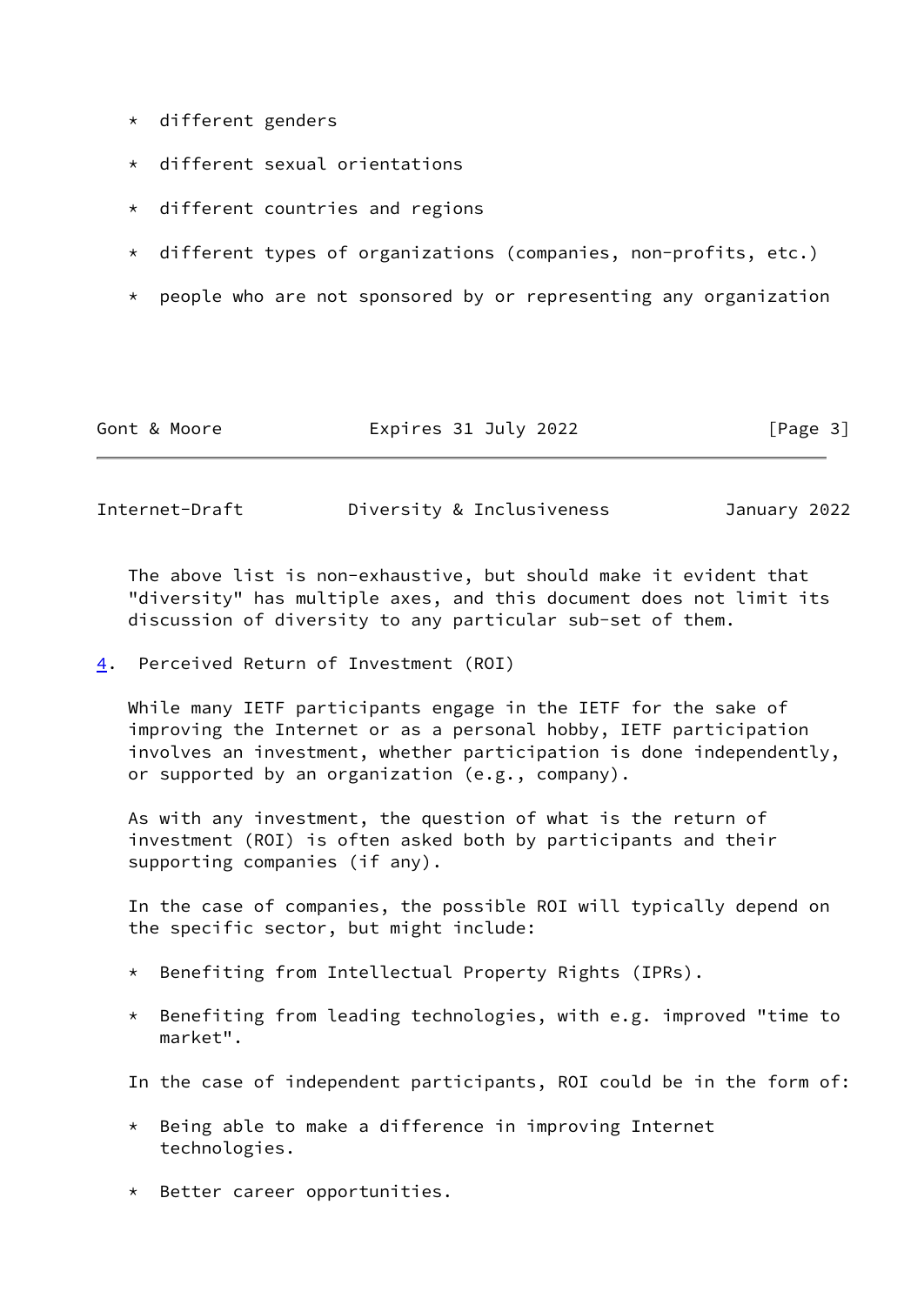However, these benefits can only be realized by a small subset of companies and participants. For example, in order for companies to benefit from IPRs and improved time-to-market of products, they need to be in the business of manufacturing such specific products. In order cases, companies might deem the ROI of IETF participation as negligible.

 In the case of independent participants, the ability to realize better career opportunities generally depends on the availability of companies that might benefit from the IETF in the same country or region. In other words, lacking local companies or organizations that benefit from IETF participation essentially means that IETF participation and the associated skills will result in a negligible ROI for independent participants. And, when processes are biased towards a specific community, even the possibility of improving the Internet "for the common good" might seem unfeasible.

<span id="page-4-0"></span>Internet-Draft Diversity & Inclusiveness January 2022

 As a result of this, there is a whole range of individuals and organizations for which IETF participation might not result attractive or feasible:

- \* Individuals from developing countries
- \* Service- and consulting-oriented companies
- \* Unaffiliated open source developers
- \* Operators
- \* Academia

 That said, there is always the case of individuals and/or companies that might still try engage in the IETF. However, other issues, such as those discussed in [Section 5,](#page-5-2) [Section 6](#page-6-0) and [Section 9](#page-10-3) typically discourage such participation.

 The following subsections discuss the specific realities of some of these communities.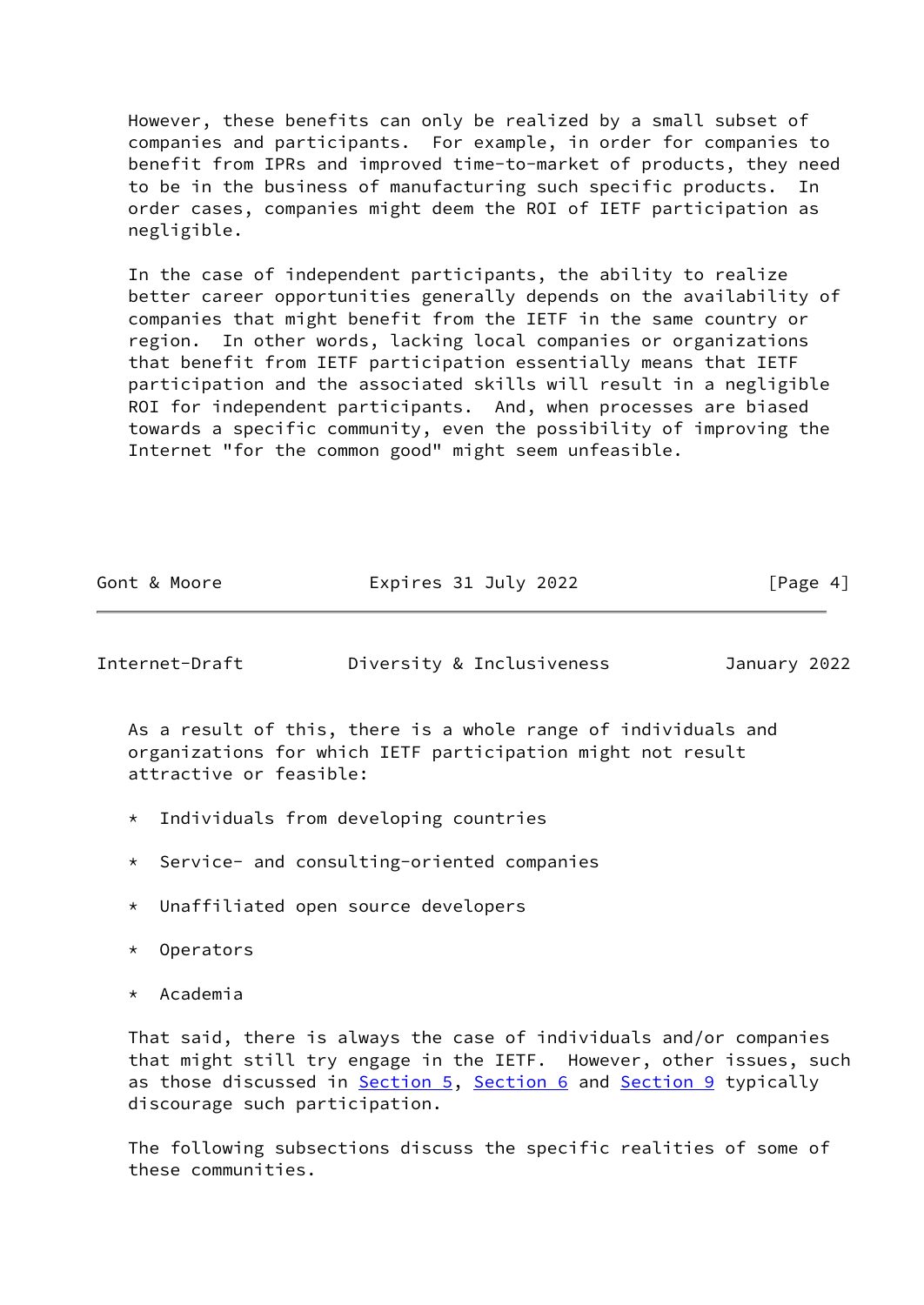#### <span id="page-5-0"></span>[4.1](#page-5-0). Operators

 Operators participation in the IETF has been studied in some detail in [[I-D.opsawg-operators-ietf\]](#page-15-1), and some criticism regarding the reduced operator participation has been discussed in  $[Bush]$  $[Bush]$ .

### <span id="page-5-1"></span>[4.2](#page-5-1). Academia

[TBD]

<span id="page-5-2"></span>[5](#page-5-2). Effects of Current Participation

 The IETF is far from achieving diversity in many (if not most) axes. For example, the IETF is far from having gender parity in the number of participants, or in having a truly diverse geographical participation.

 The lack of diversity in current IETF participation essentially means that decisions and the perception of structural problems is biased towards the realities of current participants, and hinders the participation of those not "in the club" of large Internet tech companies.

| Gont & Moore | Expires 31 July 2022 | [Page 5] |
|--------------|----------------------|----------|
|              |                      |          |

<span id="page-5-3"></span>

| Internet-Draft |  | Diversity & Inclusiveness | January 2022 |  |
|----------------|--|---------------------------|--------------|--|
|                |  |                           |              |  |

 For example, face-to-face (f2f) meetings are held in regions reflecting current participation levels. But this in turn facilitates participation from those regions, and makes participation from other regions less accessible.

 Similarly, the lack of diversity in current participants is in turn reflected in the lack of diversity in IETF groups and leadership roles (discussed in **[Section 6\)](#page-6-0)** which, again, tends to bias processes in favor of the current participants.

 Finally, how new work is considered by the IETF is also generally biased in favor of those "in the loop" -- that is, participants that are already engaged in the IETF and that generally belong to the reduced groups for which a ROI from IETF participation is feasible (see **Section 4**). At times, participants may perceive discrimination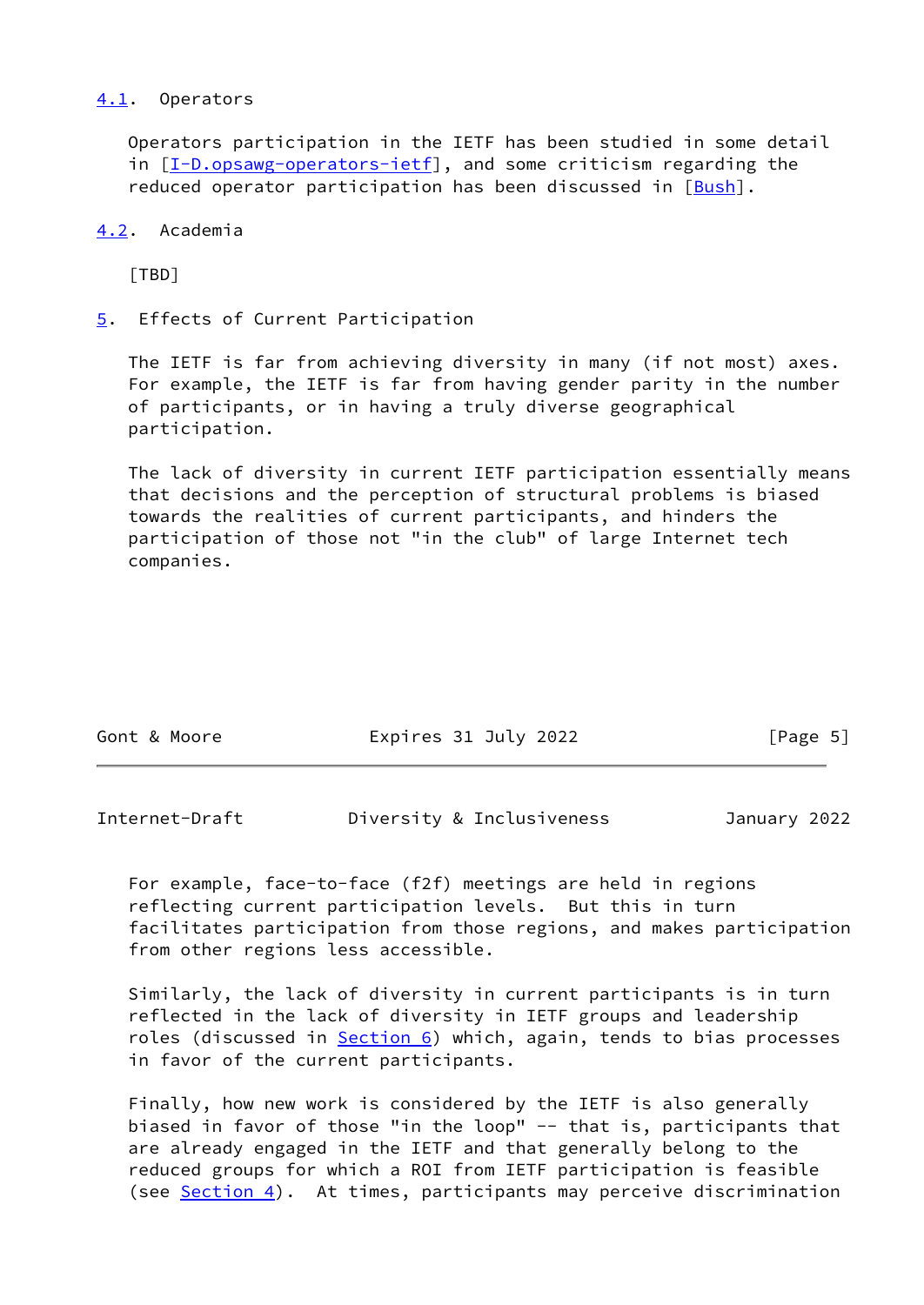on the basis of e.g. their employers (or who their employers are not), the way they use the English language (see [Section 11.1](#page-12-1), their cultural conventions and how well those conventions mesh with expectations of the majority of IETF participants, and their technical backgrounds.

<span id="page-6-0"></span>[6](#page-6-0). Diversity in IETF groups and leadership roles

 Lack of diversity in IETF groups and leadership roles has a direct effect on IETF participation, as a result of:

- \* Process fairness by having a very small number of interests judging WG consensus, community consensus, and appeals.
- \* Leadership selection fairness by having a limited number of interests participating in the NOMCOM and IAB.
- \* Arbitrary decisions produced and enforces by such groups, without getting community consensus on them (see e.g., [[I-D.carpenter-nomcom2020-letter\]](#page-14-2)).

# <span id="page-6-1"></span>[6.1](#page-6-1). IESG

 While one might expect greater diversity in IESG members, there are at least two possible causes for that:

- \* There is reduced diversity in many axes of IETF participation.
- $*$  There is (allegedly) a reduced number of possible candidates with the necessary skills.

| Gont & Moore | Expires 31 July 2022 | [Page 6] |
|--------------|----------------------|----------|
|              |                      |          |

<span id="page-6-2"></span>

Internet-Draft Diversity & Inclusiveness January 2022

As noted in [Section 5,](#page-5-2) it is probably obvious that IETF participation is not as diverse as one would expect -- and this certainly constrains diversity in IETF leadership roles in general.

 It is also commonly suggested that there is a limited number of candidates with the appropriate skills set for IESG positions, and that one of the common missing skills is IETF management experience. However, there does not seem to be a concrete effort to produce an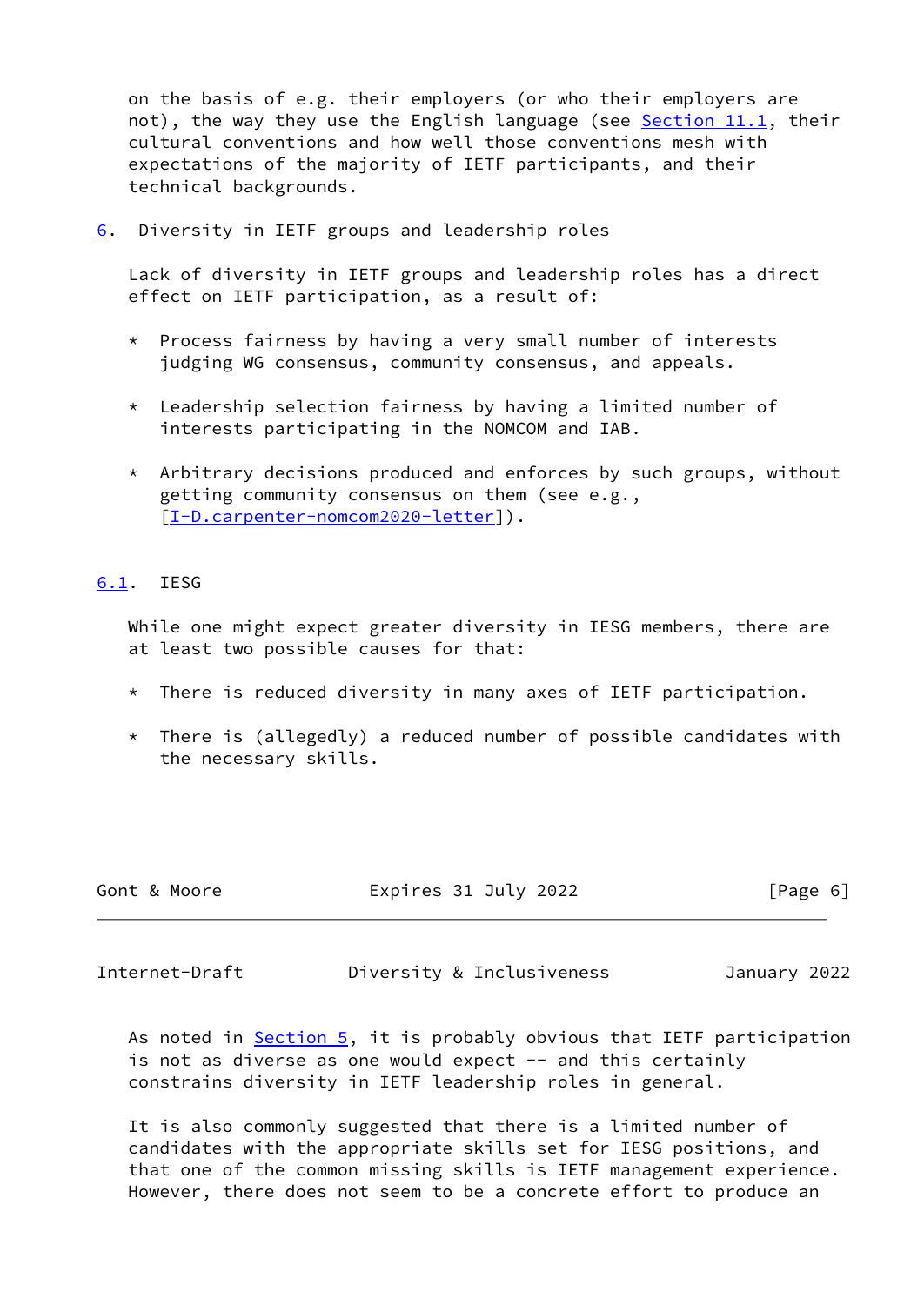increase in the number of participants with appropriate skills to volunteer for such roles. For example, fostering diversity in WG chair positions would be an obvious choice for increasing the pool of potential candidates for IESG positions, as discussed in [Section 6.2](#page-7-0).

#### <span id="page-7-0"></span>[6.2](#page-7-0). WG Chairs

Most WGs have permanent WG chairs which only become rotated when:

- $*$  A WG chair takes a higher responsibility within the IETF (e.g. WG Chair becomes an Area Director).
- \* There are personal issues affecting the WG chair (e.g., WG chair retires, changes jobs, etc.).
- $*$  There is evident malfunction of a WG which leads to an WG chair being replaced.

 However, if the IETF adopted the convention that chairs are rotated in all cases, this would certainly:

- \* Increase diversity in WG chairs positions.
- \* Increase the pool of IETF participants with IETF leadership experience, which could in turn help increase diversity in other leadership roles, such as the IESG.
- \* Makes WG chair changes less stressful and controversial, since WG chairs are rotated \*by default\*.

 NOTE: One could envision a policy where each WG has three co chairs, with different experience levels, and where one of the co chairs has no previous WG chair experience. Every two (or so) years the most experienced WG chair leaves his role, which is occupied by the second-most experienced WG chair from the group. And a new un-experienced WG chair is incorporated by the WG.

Gont & Moore **Expires 31 July 2022** [Page 7]

<span id="page-7-2"></span>Internet-Draft Diversity & Inclusiveness January 2022

<span id="page-7-1"></span>[6.3](#page-7-1). NOMCOM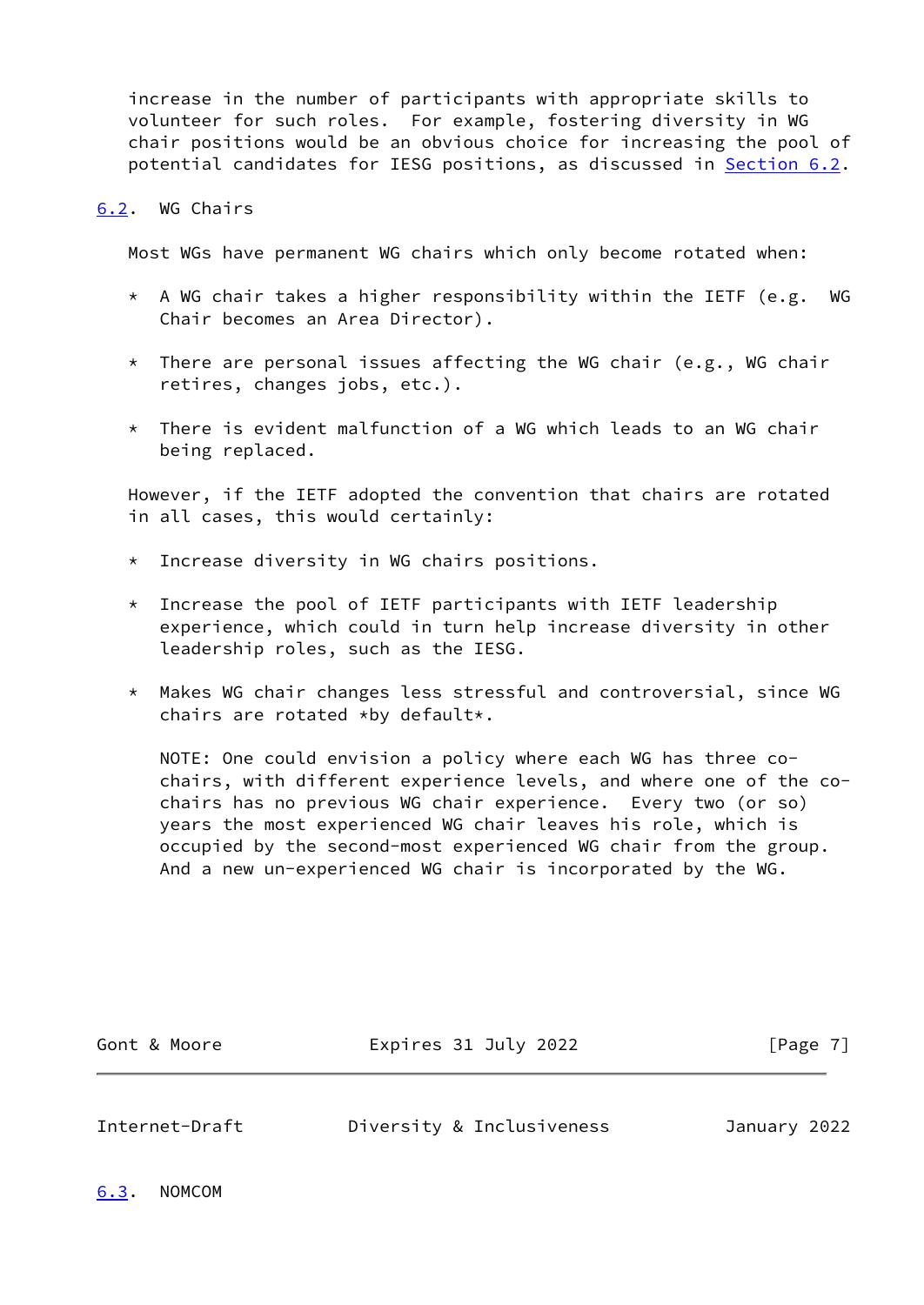The current NOMCOM member selection rules try to be fair, but are still biased in favor of the specific groups discussed in [Section 4](#page-3-0) and [Section 5.](#page-5-2)

For example,

- \* The requirement to have attended X out of Y of the last f2f meetings is clearly biased in favor of IETF participants who have enough funding to travel to most meetings.
- \* Big tech companies are more likely to be willing to let their employees do that because they're more likely to get IESG and IAB members who favor their interests.
- $*$  There is the expectation that NOMCOM members attend f2f meetings to carry their NOMCOM duties -- which, again, favors the same group of participants (those with funding, which generally work for big tech companies).
- \* If the NOMCOM has f2f interviews, the process also favors those candidates that are able to attend f2f meetings, who can be interviewed in-person.

 NOTE: There are a few obvious things that could be done to improve these issues. [[RFC8989](https://datatracker.ietf.org/doc/pdf/rfc8989)] is certainly a step in the right direction. Having the NOMCOM perform its duties only online would be another.

<span id="page-8-0"></span>[7](#page-8-0). Processes

 Some aspects of WG operation are loosely described. While this may be beneficial in some cases, other times the rules or expectations regarding how WGs are meant to operate can be problematic for participants, and even more so to newcomers.

NOTE: [\[I-D.carpenter-gendispatch-rfc7221bis](#page-14-3)] is a good attempt at clarifying some specific aspects of WG operation.

- <span id="page-8-1"></span>[8](#page-8-1). Difficulty in Joining the IETF
- <span id="page-8-2"></span>[8.1](#page-8-2). Finding interesting Working Groups and Areas

 It is usually hard for newcomers (and sometimes experienced people) to see how to contribute effectively or even to find which working groups (if any) whose work they would be interested in.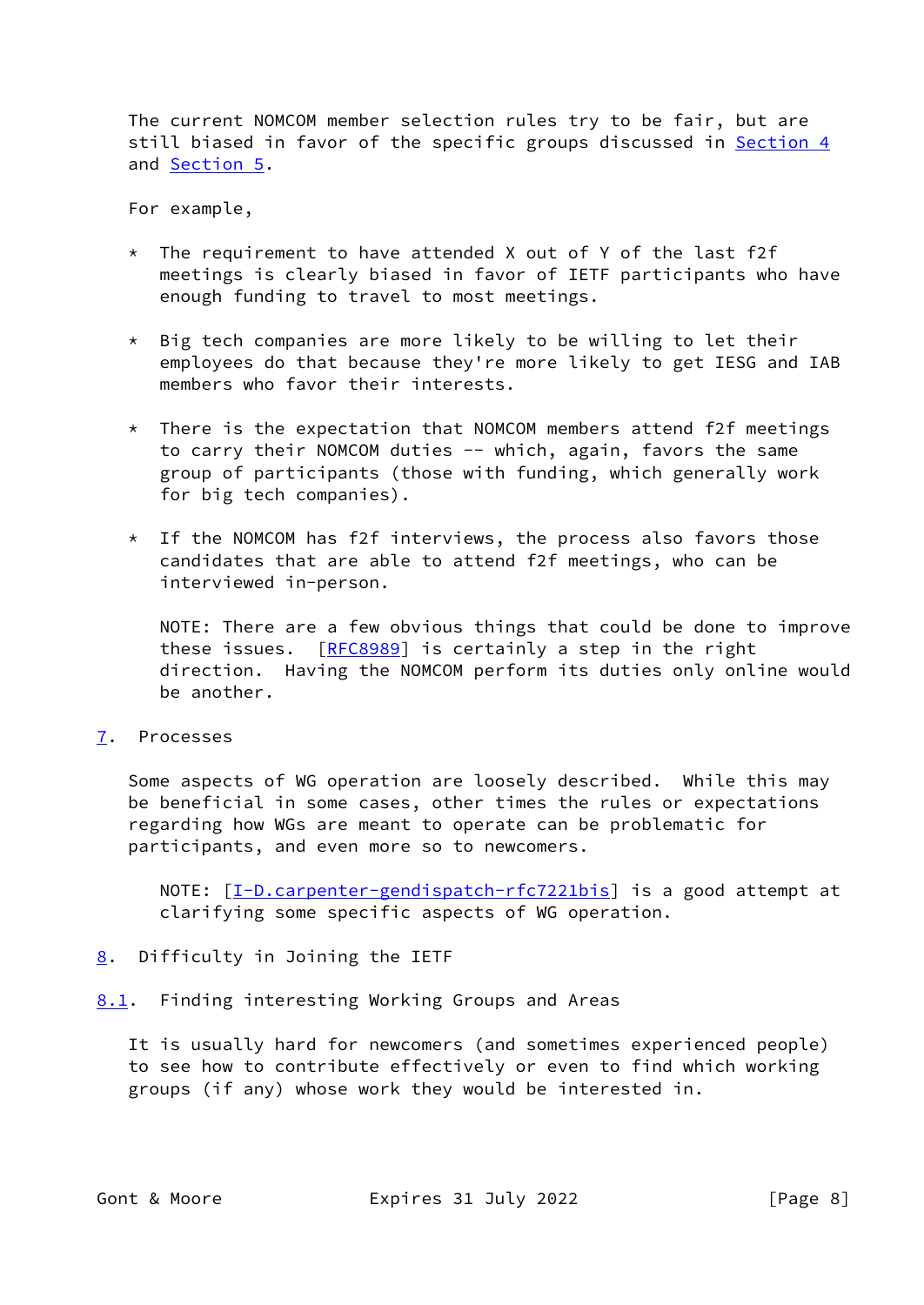Similarly there are now so many different groups, committees, supporting organizations, etc. involved in running IETF that it is hard to understand the big picture, and know which group does what, or which people to talk to about any given concern. [\[IETF-Tao](#page-15-2)] can ameliorate this issue, but not eliminate it.

 In some cases, working groups may (intentionally) have a narrow charter, in which case re-chartering the working group, or getting support for a Birds of a Feather (BoF) session may be non-trivial.

 It is also hard for newer people to get "up to speed" on an existing working group or topic area. Reading the WG's mailing list archive can be very time consuming and not always very illuminating. The Datatracker and Tools effort have been (and still are) of a lot of help here. But having materials that e.g. provide a summary of what the ongoing work of a WG is, and that summaries what recent discussions have been about, and what the different views are/have been, would certainly help in this area.

<span id="page-9-0"></span>[8.2](#page-9-0). Difficulty in Authoring and Submitting Internet-Drafts

 There are so many formatting rules that an Internet-Draft (and eventually an RFC) needs to comply to, that in practice the only reasonable way create and submit an Internet-Draft is via the set of tools available at: <https://tools.ietf.org/>. Tools such as xml2rfc are of a lot of help to produce documents that comply with the Internet-Draft formatting rules -- but its error messages might result cryptic to the unexperienced user.

 The number of tools has expanded so much that they probably deserve their own guidelines. And existing guidelines such as [\[ID-Guidelines](#page-15-3)] should probably be updated with the assumption that Internet-Drafts will be produced with the set of available tools.

 This means that e.g. it becomes less important to the Internet- Draft author what formatting rules a document needs to comply to, since the existing tools will guarantee such compliance. On the other hand, an author may benefit from guidelines on how to use the set of available tools.

 Document authors generally have freedom to select the tools they employ to author Internet-Drafts. However, this may represent a challenge to working groups if/when the authors of a working group become unresponsive and one or more editors need to take control of the document -- but the new editors are not familiar with the tools or document source format employed by the original authors of the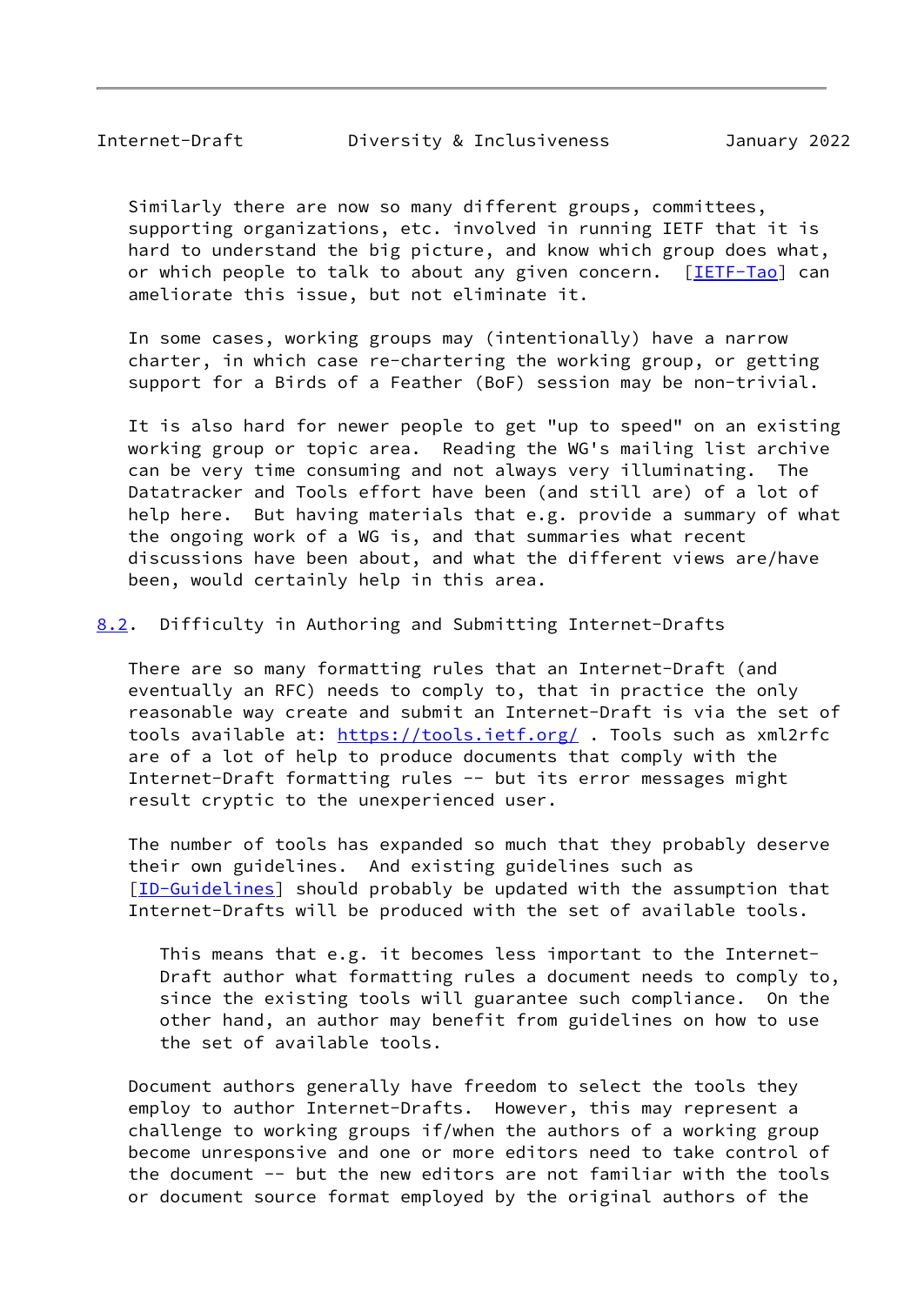document.

## Gont & Moore **Expires 31 July 2022** [Page 9]

<span id="page-10-1"></span>Internet-Draft Diversity & Inclusiveness January 2022

<span id="page-10-0"></span>[8.3](#page-10-0). Contributing to Working Groups

 Traditionally, aside from f2f meetings, most working group discussions have taken place on mailing-lists.

 Use of mailing-lists have has been considered rather ineffective or inconvenient by some, and some working groups have started to rely more on GitHub both for suggesting changes to e.g. Internet-Drafts and to discuss the associated changes. While some have found this move convenient, some perceive the reliance on 'git' as an obstacle to participation. The choice of tools is, indeed, a trade-off.

<span id="page-10-2"></span>[8.4](#page-10-2). Support from Experienced Members

 In some cases newcomers would benefit from a mentor that could guide the newcomer through the process of writing, publishing, and socializing an Internet-Draft. In cases where a proposal would nicely fit into one of the existing working groups, the corresponding working group chairs might be able to provide guidance (assuming the newcomer is able to spot the appropriate working group and chairs). If there is no obvious target working group, obtaining such guidance might result more difficult.

 This challenge could be mitigated by having a group of volunteers that would be willing to guide newcomers in finding an appropriate working group and submitting a proposal to that working group, or finding alternatives for pursuing said proposal.

 On the other hand, it has also been suggested that when trying to pursue work in specific areas or working groups, backing by experienced members is implicitly required in order for a proposal to have any chances of making progress -- particularly when come from newcomers.

<span id="page-10-3"></span>[9](#page-10-3). Economic Constraints

 The current IETF processes favor participants who have enough money to travel to several meetings a year, and/or participants who work for companies who can afford such expense and are willing to spend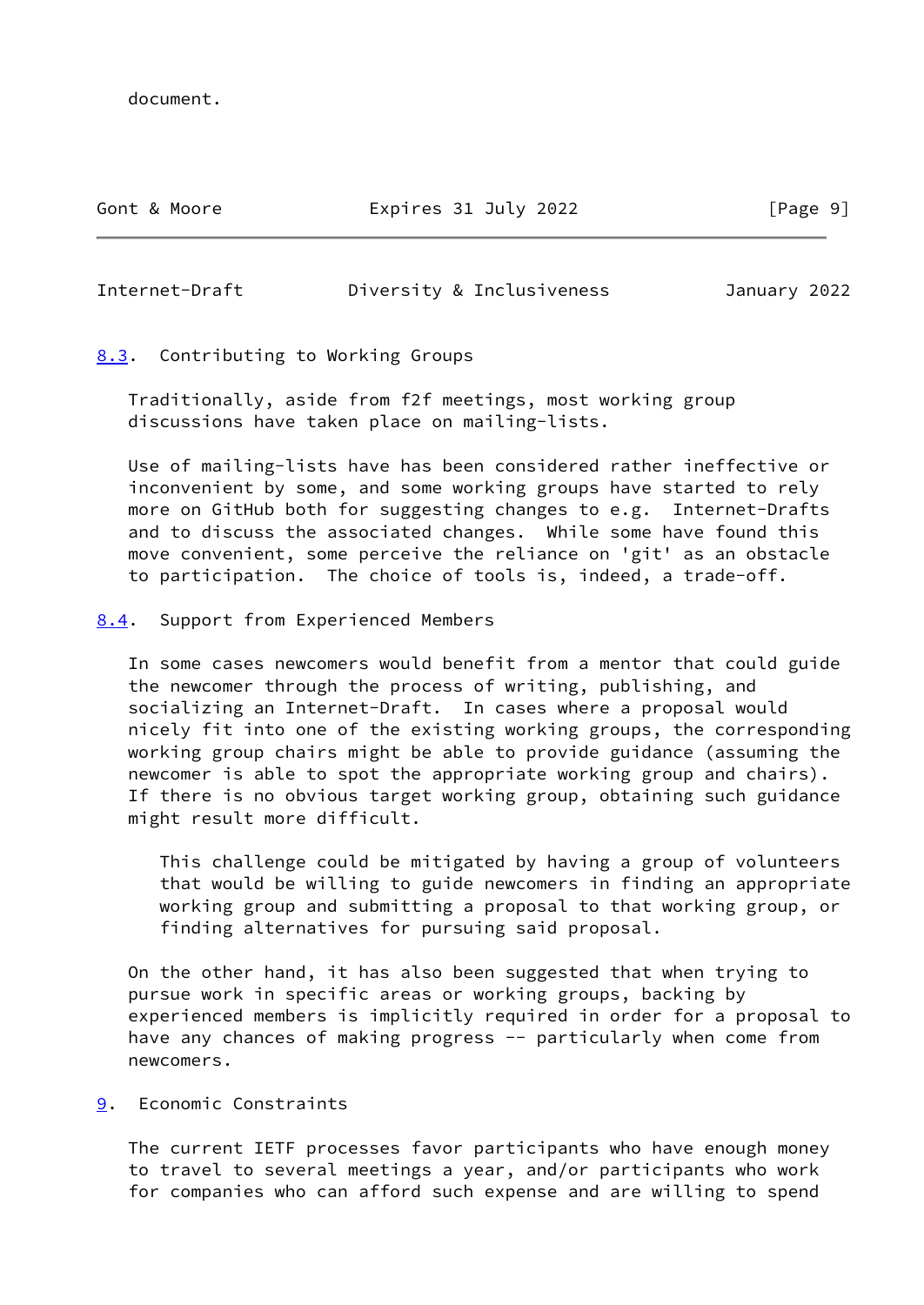that money (which tends to be a specific subset of companies, as discussed in **Section 4**).

 [RFC4144] (an individual submission) argues that "eighty percent of success is showing up".

Gont & Moore **Expires 31 July 2022** [Page 10]

<span id="page-11-1"></span>Internet-Draft Diversity & Inclusiveness January 2022

Clearly, work such as  $[\underline{I-D.ietf-Shmoo-remote-fee}]$  is a step in the right direction. Other things to evaluate and consider are: incorporating fee waivers for f2f meetings and/or adjusting the IETF meeting fee to the local realities (i.e., move away from a flat fee), and reducing the number of f2f meetings.

<span id="page-11-0"></span>[10.](#page-11-0) Educational Constraints

 You have to know a lot of technical material to participate usefully and effectively in IETF. How IPv4 and IPv6 work, something about routing (at least the need for advertisements and aggregation), something about addressing, something about transport protocols (probably TCP and UDP, at least), something about congestion control (at least that it's needed), something about DNS, something about protocol layering, something about applications, something about security (at least basics of authentication and encryption), etc.For someone with little exposure there can be a very steep learning curve.

 Additionally, improving internet protocols requires skills to assess protocols in a critical way. While there are multiple courses and certifications that provide general knowledge about Internet protocols and the skills for e.g. configuring internet routers, there are fewer materials that try to analyze protocols in a critical way (e.g.  $[Perlman]$  $[Perlman]$  and  $[Day]$  $[Day]$ ). And this represents a barrier to newcomers.

 While this is not a problem that the IETF could (or should) solve, there has been work that has helped in this area, and possibly more could be done. e.g., some IETF tutorials have been very educational and useful not only to introduce newcomers to IETF work, but also to provide context for such work, and occasionally also discuss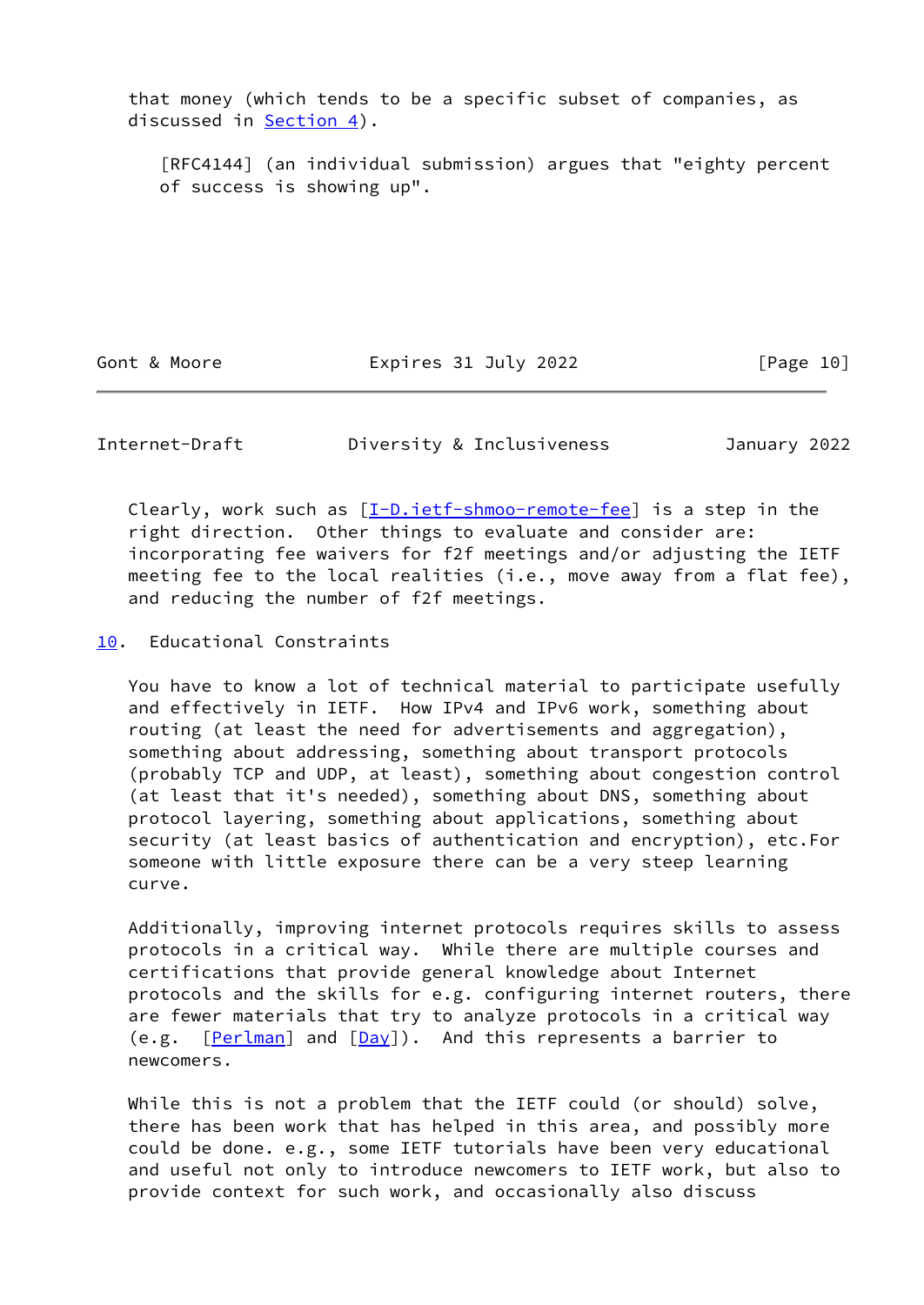shortcomings. There is certainly room for the IETF to expand on these activities.

<span id="page-12-0"></span>[11.](#page-12-0) Cultural Issues

 There are a number of cultural issues that also hinder diversity and inclusiveness in the IETF. The following sub-sections discuss some of these.

<span id="page-12-1"></span>[11.1](#page-12-1). Language

Language can be exclusionary in many different ways.

 For example, IETF participation requires and implies use of English language. While English language has become the de facto international language (with attempts such as Esperanto failing

| Gont & Moore | Expires 31 July 2022 | [Page 11] |
|--------------|----------------------|-----------|
|              |                      |           |

<span id="page-12-3"></span>

| Internet-Draft |  |
|----------------|--|
|----------------|--|

Diversity & Inclusiveness January 2022

 miserably), communication in (any) non-native language can be challenging for a number of reasons. This tends to be more challenging when oral communication (as opposed to written) is involved when expressions or phrasals that are unfamiliar to non native speakers of the language are involved.

 Consider expressions such as "red herring", "knee jerk", and others.

 Use of terms that may have a political or social connotation may result offensive to at least part of the community (see e.g. [\[I-D.knodel-terminology](#page-15-6)] or [\[I-D.gondwana-effective-terminology\]](#page-14-5)). On the other hand, some participants (particularly those that do not speak English as a native language) may be unaware of the connotation or historical background of such words, and may in turn be judged for their inadvertent usage.

#### <span id="page-12-2"></span>[11.2](#page-12-2). Using email effectively

 Email is still the best way for IETFer's to communicate at a distance, it's vendor-independent and avoids vendor lock-in, it's universally available, there are many providers and email user agents to choose from, it lends itself to searching and archiving, etc. It's the medium of choice partially because it doesn't impose many barriers to IETF participants using it. But there's a bit of an art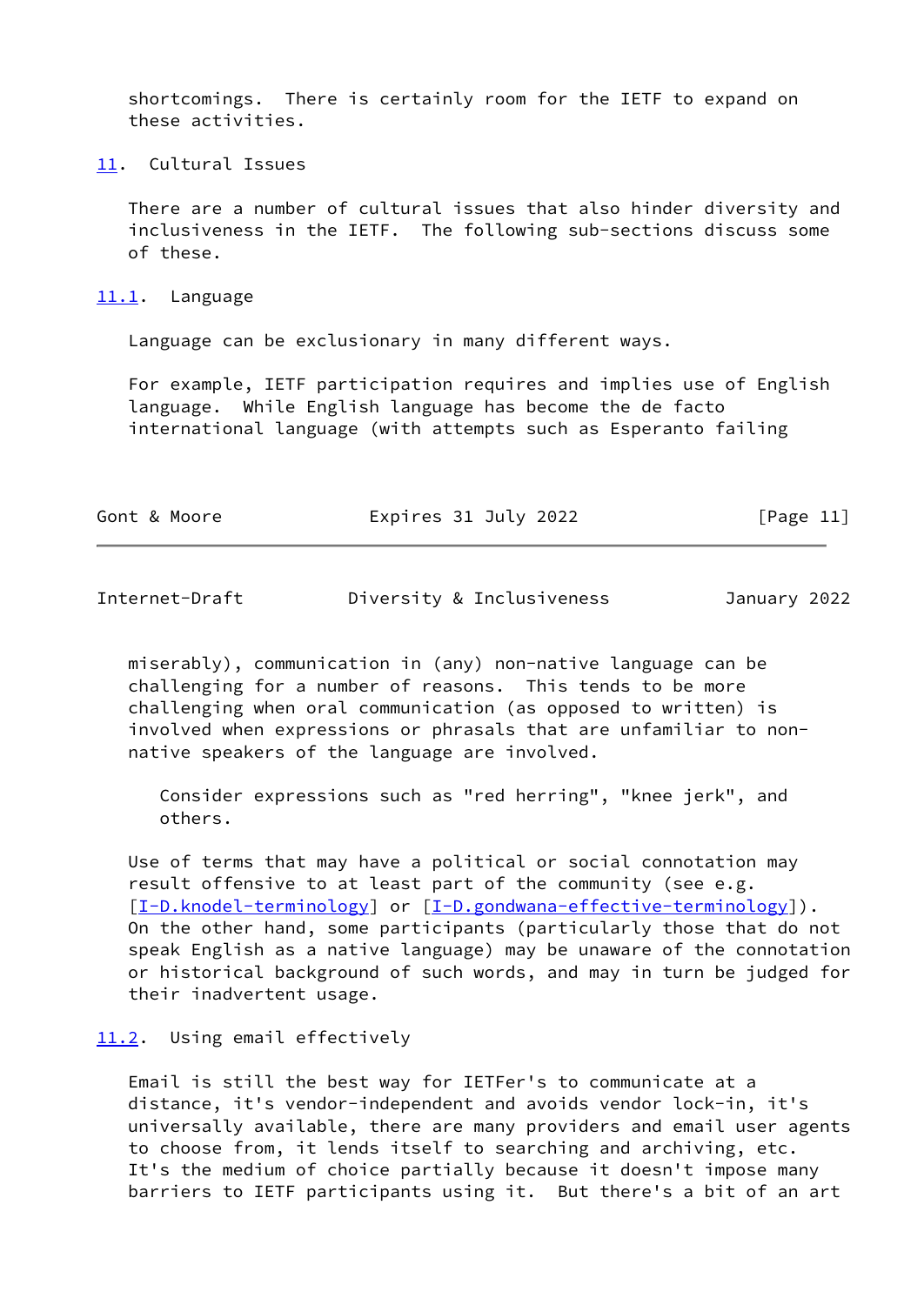to using it effectively.

<span id="page-13-0"></span>[11.3](#page-13-0). Comfort zone

 Willingness to leave one's comfort zone is usually a necessary condition to participating effectively in IETF.

 Anyone who participates significantly is going to run into other people who disagree, who think about the problem differently, who have completely different contexts. This might be because they're from a different technical background, different kind of company, different culture, or all of the above. This is normal and even necessary. Trying to sort out differences between people with different points-of-view is often uncomfortable precisely because it often forces us to question our own assumptions. It follows that a desire or demand to be "comfortable" at all times is counterproductive.

Gont & Moore **Expires 31 July 2022** [Page 12]

<span id="page-13-2"></span>Internet-Draft Diversity & Inclusiveness January 2022

 And sometimes one runs into overt personal prejudice on the part of others, and we have to deal with that too. It's part of the landscape. Often people aren't aware of their prejudices or accept them as natural or correct, and don't know how to turn them off even if they wanted to. With increasing familiarity and a willingness to respect fellow participants, it can diminish over time. But it takes work, and that work is also often uncomfortable work.

<span id="page-13-1"></span>[12.](#page-13-1) IANA Considerations

This document has no IANA actions.

<span id="page-13-3"></span>[13.](#page-13-3) Security Considerations

There are no security implications arising from this document.

<span id="page-13-4"></span>[14.](#page-13-4) Acknowledgements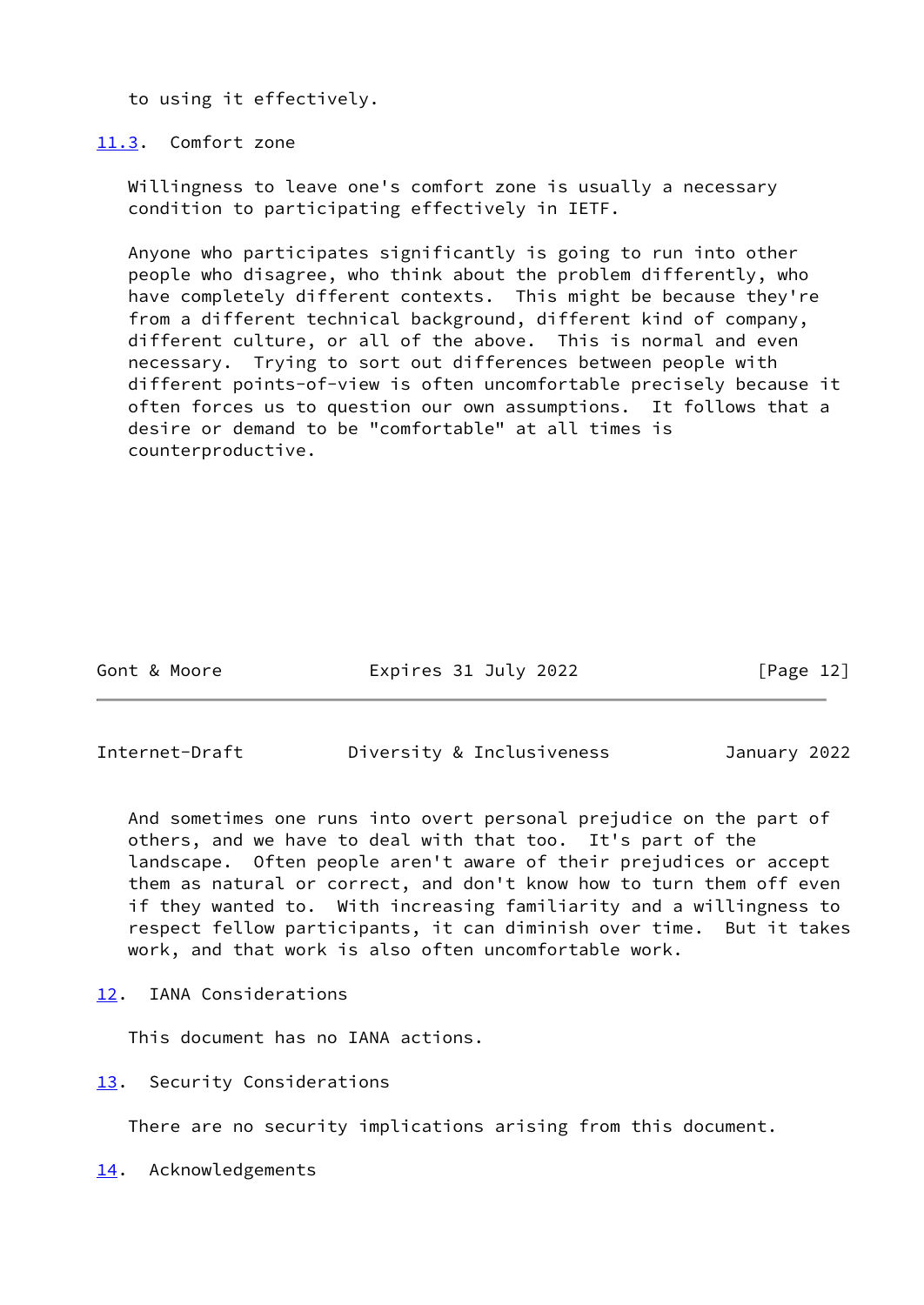The authors would like to thank (in alphabetical order) Carsten Bormann, Brian Carpenter, Lars Eggert, Theresa Enghardt, Simone Ferlin-Reiter, Juliana Guerra, Bron Gondwana, Joel M. Halpern, Dominique Lazanski, Eliot Lear, for providing valuable comments on earlier versions of this document.

 This document has been motivated by discussions with a number of individuals, both on- and off-list.

- <span id="page-14-1"></span><span id="page-14-0"></span>[15.](#page-14-0) Informative References
	- [Bush] Bush, R., "Into the Future with the Internet Vendor Task Force: A Very Curmudgeonly View - or - Testing Spaghetti -- A Wall's Point of View", ACM SIGCOMM Computer Communication Review, Volume 35, Number 5, October 2005, <[https://archive.psg.com/051000.sigcomm-ivtf.pdf>](https://archive.psg.com/051000.sigcomm-ivtf.pdf).
	- [Day] Day, J., "Patterns in Network Architecture: A Return to Fundamentals", 1st edition, Prentice-Hall, 1999.
	- [I-D.carpenter-gendispatch-rfc7221bis]

<span id="page-14-4"></span><span id="page-14-3"></span> Farrel, A., Crocker, D., Carpenter, B. E., Gont, F., and M. Richardson, "Handling and Adoption of Internet-Drafts by IETF Working Groups", Work in Progress, Internet-Draft, [draft-carpenter-gendispatch-rfc7221bis-01,](https://datatracker.ietf.org/doc/pdf/draft-carpenter-gendispatch-rfc7221bis-01) 29 October 2020, [<https://www.ietf.org/archive/id/draft-carpenter](https://www.ietf.org/archive/id/draft-carpenter-gendispatch-rfc7221bis-01.txt) [gendispatch-rfc7221bis-01.txt>](https://www.ietf.org/archive/id/draft-carpenter-gendispatch-rfc7221bis-01.txt).

| Gont & Moore | Expires 31 July 2022 | [Page 13] |  |
|--------------|----------------------|-----------|--|
|              |                      |           |  |

Internet-Draft Diversity & Inclusiveness January 2022

<span id="page-14-2"></span>[I-D.carpenter-nomcom2020-letter]

 Carpenter, B. E., "Open Letter to the 2020-21 IETF Nominating Committee", Work in Progress, Internet-Draft, [draft-carpenter-nomcom2020-letter-00,](https://datatracker.ietf.org/doc/pdf/draft-carpenter-nomcom2020-letter-00) 11 September 2020, <[https://www.ietf.org/archive/id/draft-carpenter](https://www.ietf.org/archive/id/draft-carpenter-nomcom2020-letter-00.txt) [nomcom2020-letter-00.txt>](https://www.ietf.org/archive/id/draft-carpenter-nomcom2020-letter-00.txt).

<span id="page-14-5"></span>[I-D.gondwana-effective-terminology]

 Gondwana, B., "Effective Terminology in IETF drafts", Work in Progress, Internet-Draft, [draft-gondwana-effective](https://datatracker.ietf.org/doc/pdf/draft-gondwana-effective-terminology-01)[terminology-01](https://datatracker.ietf.org/doc/pdf/draft-gondwana-effective-terminology-01), 25 August 2020,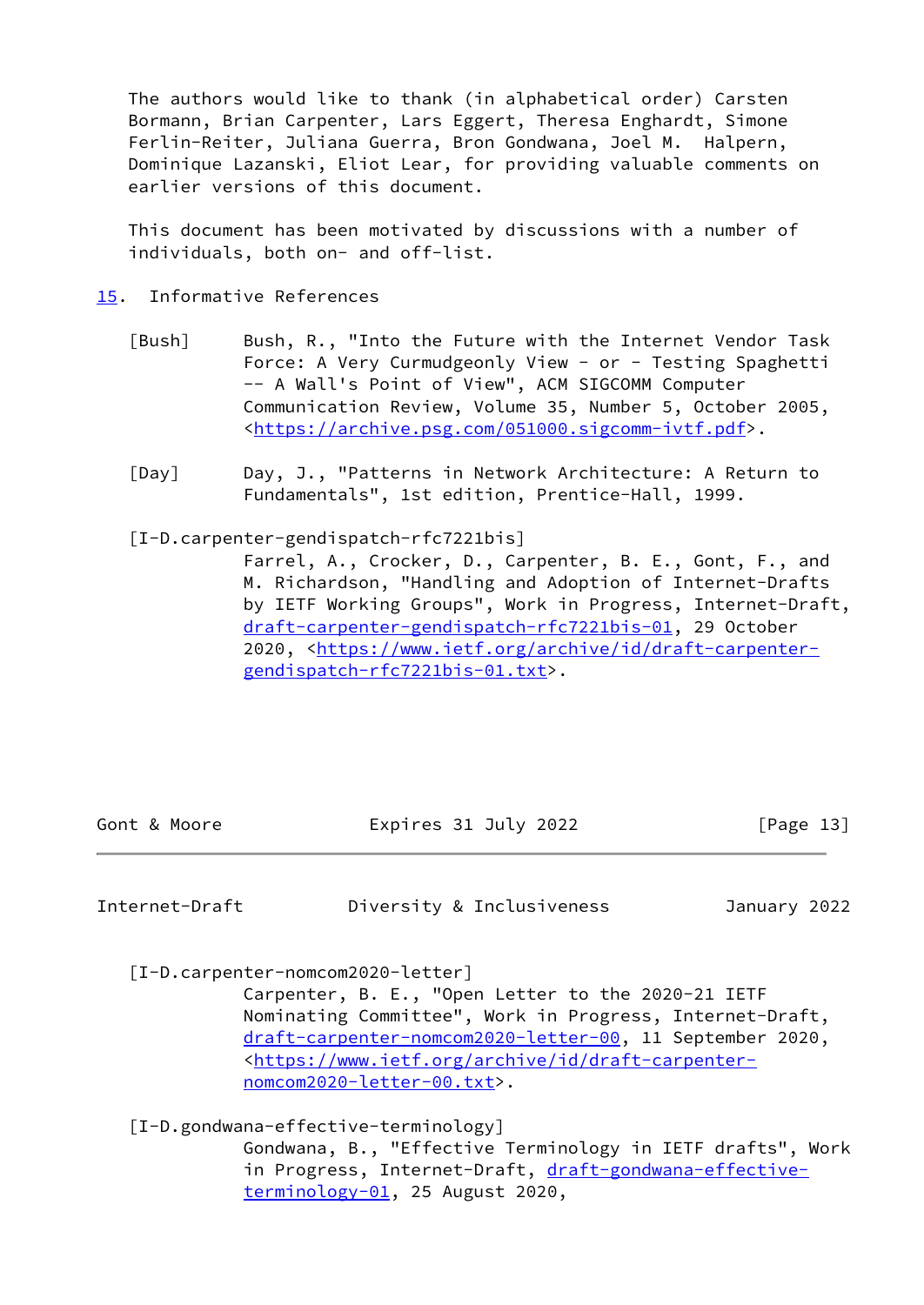<[https://www.ietf.org/archive/id/draft-gondwana-effective](https://www.ietf.org/archive/id/draft-gondwana-effective-terminology-01.txt) [terminology-01.txt>](https://www.ietf.org/archive/id/draft-gondwana-effective-terminology-01.txt).

<span id="page-15-4"></span>[I-D.ietf-shmoo-remote-fee]

 Kuehlewind, M., Reed, J., and R. Salz, "Open Participation Principle regarding Remote Registration Fee", Work in Progress, Internet-Draft, [draft-ietf-shmoo-remote-fee-02](https://datatracker.ietf.org/doc/pdf/draft-ietf-shmoo-remote-fee-02), 25 October 2021, [<https://www.ietf.org/archive/id/draft](https://www.ietf.org/archive/id/draft-ietf-shmoo-remote-fee-02.txt) [ietf-shmoo-remote-fee-02.txt>](https://www.ietf.org/archive/id/draft-ietf-shmoo-remote-fee-02.txt).

<span id="page-15-6"></span>[I-D.knodel-terminology]

 Knodel, M. and N. T. Oever, "Terminology, Power, and Exclusionary Language in Internet-Drafts and RFCs", Work in Progress, Internet-Draft, [draft-knodel-terminology-08](https://datatracker.ietf.org/doc/pdf/draft-knodel-terminology-08), 12 January 2022, [<https://www.ietf.org/archive/id/draft](https://www.ietf.org/archive/id/draft-knodel-terminology-08.txt) [knodel-terminology-08.txt>](https://www.ietf.org/archive/id/draft-knodel-terminology-08.txt).

<span id="page-15-1"></span>[I-D.opsawg-operators-ietf]

 Grundemann, C. and J. Zorz, "Operators and the IETF", Work in Progress, Internet-Draft, [draft-opsawg-operators-ietf-](https://datatracker.ietf.org/doc/pdf/draft-opsawg-operators-ietf-00) [00,](https://datatracker.ietf.org/doc/pdf/draft-opsawg-operators-ietf-00) 27 October 2014, [<https://www.ietf.org/archive/id/](https://www.ietf.org/archive/id/draft-opsawg-operators-ietf-00.txt) [draft-opsawg-operators-ietf-00.txt>](https://www.ietf.org/archive/id/draft-opsawg-operators-ietf-00.txt).

<span id="page-15-3"></span>[ID-Guidelines]

 Housley, R., "Guidelines to Authors of Internet-Drafts", 2010, [<https://www.ietf.org/standards/ids/guidelines/](https://www.ietf.org/standards/ids/guidelines/)>.

- <span id="page-15-2"></span> [IETF-Tao] ten Oever, N. and K. Moriarty, "The Tao of IETF: A Novice's Guide to the Internet Engineering Task Force", 2019, [<https://www.ietf.org/about/participate/tao/](https://www.ietf.org/about/participate/tao/)>.
- <span id="page-15-5"></span>[Perlman] Perlman, R., "Interconnections: Bridges, Routers, Switches, and Internetworking Protocols", 2nd edition, Addison-Wesley Professional, 1999.

<span id="page-15-0"></span>

| Gont & Moore   | Expires 31 July 2022      | [Page $14$ ] |
|----------------|---------------------------|--------------|
| Internet-Draft | Diversity & Inclusiveness | January 2022 |

 [RFC4144] Eastlake 3rd, D., "How to Gain Prominence and Influence in Standards Organizations", [RFC 4144](https://datatracker.ietf.org/doc/pdf/rfc4144), DOI 10.17487/RFC4144, September 2005, <[https://www.rfc-editor.org/info/rfc4144>](https://www.rfc-editor.org/info/rfc4144).